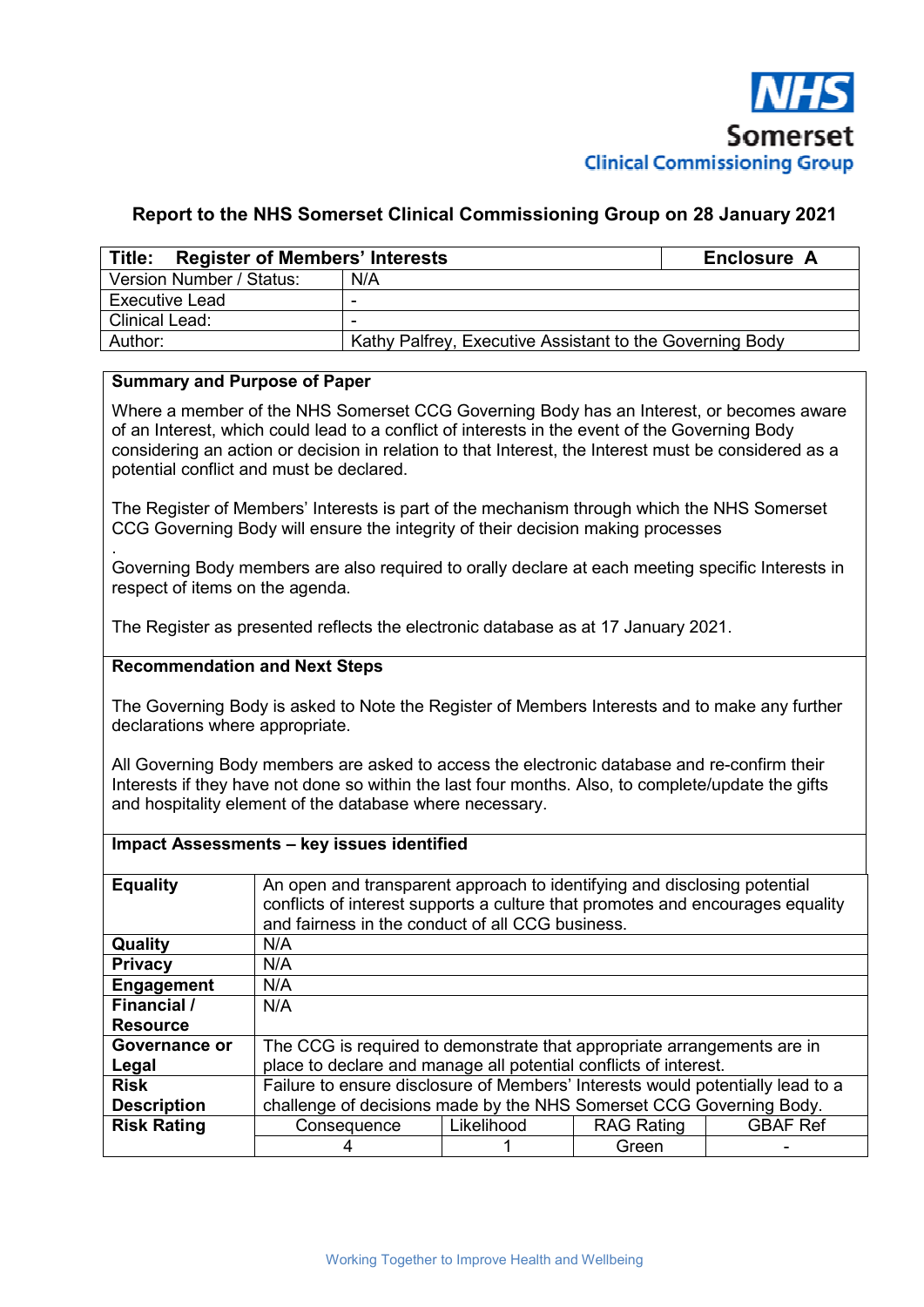

# **REGISTER OF INTERESTS**

# **Governing Body as at 20 January 2021**

| Last name     | <b>First</b><br>name | <b>Job Title</b>                                      |                               | Interest Type   Description Of Interest                                                                 | From Date End Date                                          | <b>Actions To Mitigate</b><br>Risk                                                                 | <b>Last Sign</b><br><b>Off</b> | <b>User</b><br><b>Committees</b>                                                                        |
|---------------|----------------------|-------------------------------------------------------|-------------------------------|---------------------------------------------------------------------------------------------------------|-------------------------------------------------------------|----------------------------------------------------------------------------------------------------|--------------------------------|---------------------------------------------------------------------------------------------------------|
| Chidgey-Clark | Jayne                | Non-Executive<br>Director, Registered<br><b>Nurse</b> | Financial                     | Spouse is Associate Director<br>for Alamac providing<br>consultancy support to NHS<br><b>UHBW Trust</b> | 09/06/2020 30/09/2020                                       | All Interests have been 30/06/2020<br>declared in line with<br>the Conflicts of Interest<br>Policy |                                | Audit Committee,<br>Governing Body,<br>Quality and<br>Safety<br>Committee,<br>Remuneration<br>Committee |
|               |                      |                                                       | Financial                     | Director, JCC Partnership<br>Limited                                                                    | 07/12/2016                                                  |                                                                                                    | 14/12/2020                     |                                                                                                         |
|               |                      |                                                       | Non-financial<br>professional | Governing Body nominated<br>governor for Somerset NHS<br><b>Foundation Trust</b>                        | 31/10/2017                                                  |                                                                                                    | 14/12/2020                     |                                                                                                         |
|               |                      |                                                       | Financial                     | Kent and Medway CCG -<br>Interim Adult Safeguarding<br>Consultant                                       | 23/09/2019                                                  |                                                                                                    | 14/12/2020                     |                                                                                                         |
|               |                      |                                                       | Non-financial<br>professional | Somerset CCG nominated<br>Non-Execute Director on<br>Somerset ICS Shadow Board                          | 30/06/2020                                                  |                                                                                                    | 14/12/2020                     |                                                                                                         |
|               |                      |                                                       |                               | Non-financial<br>professional                                                                           | Specialist Advisor to the Care<br><b>Quality Commission</b> | 01/01/2017                                                                                         |                                | 14/12/2020                                                                                              |
|               |                      |                                                       | Financial                     | Spouse is Director and<br>Company Secretary, JCC<br>Partnership Limited                                 | 07/12/2016                                                  |                                                                                                    | 14/12/2020                     |                                                                                                         |
|               |                      |                                                       | Financial                     | Spouse is Head of New<br>Models of Care and Recovery<br>at Royal Cornwall Hospitals<br><b>NHS Trust</b> | 12/10/2020                                                  |                                                                                                    | 14/12/2020                     |                                                                                                         |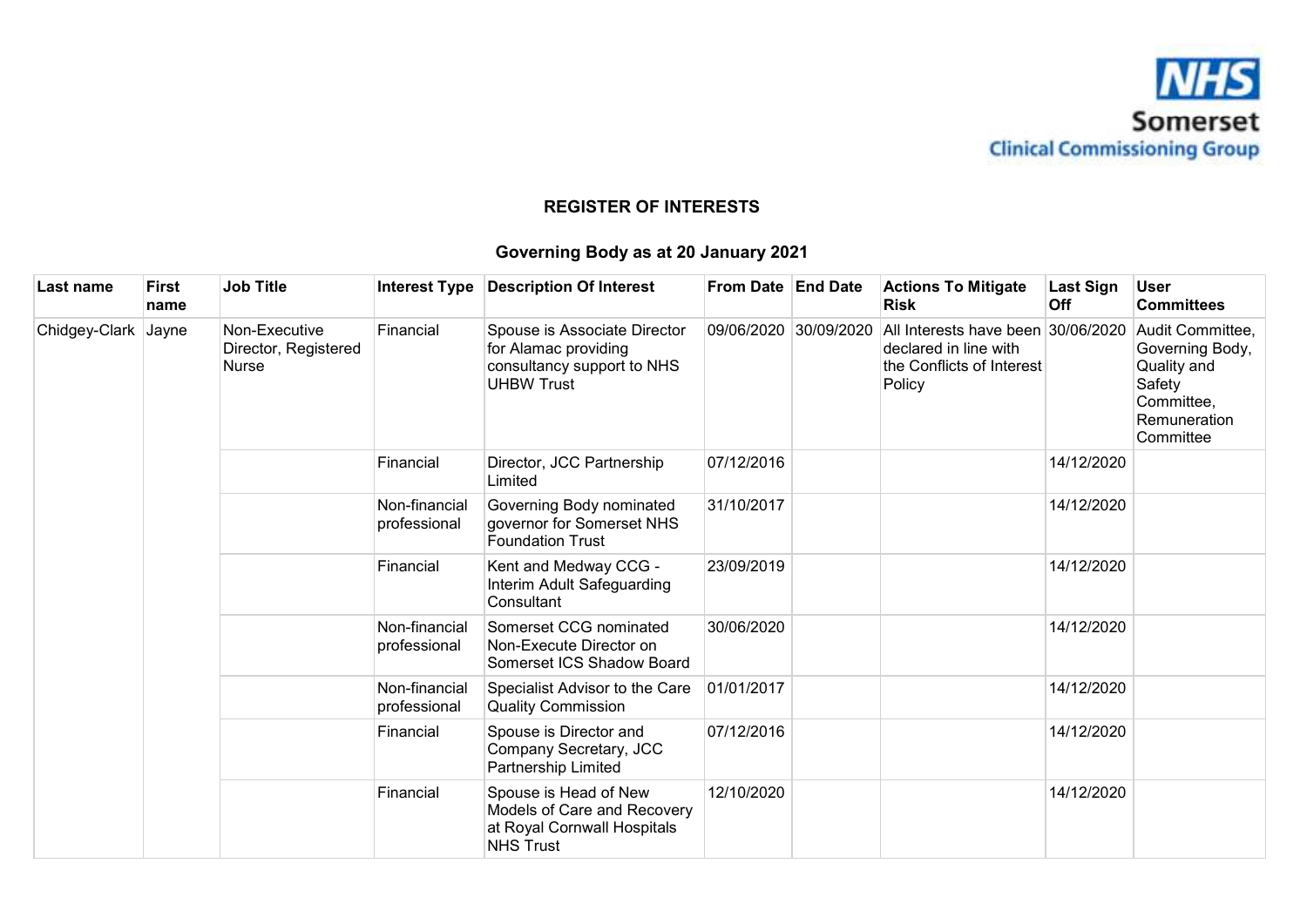| Corry | Sandra | <b>Director Quality and</b><br>Nursing | Indirect                  | Daughter employed a client<br>development manager for<br>Apetito which is a part of<br>Wiltshire farm foods who<br>supply food to local health and<br>care providers. | 26/11/2019 | All Interests have been 31/12/2019<br>declared in line with<br>the Conflicts of Interest<br>Policy |            | <b>Clinical Executive</b><br>Committee,<br>Finance and<br>Performance<br>Committee,<br>Governing Body,<br>Information<br>Governance<br>Records<br>Management and<br>Caldicott<br>Committee,<br>Quality and<br>Safety Committee        |
|-------|--------|----------------------------------------|---------------------------|-----------------------------------------------------------------------------------------------------------------------------------------------------------------------|------------|----------------------------------------------------------------------------------------------------|------------|---------------------------------------------------------------------------------------------------------------------------------------------------------------------------------------------------------------------------------------|
|       |        |                                        | Indirect                  | Director with 5% share of<br><b>Quality Safety Improvement</b><br>LTD company                                                                                         | 18/12/2016 | All Interests have been 31/12/2019<br>declared in line with<br>the Conflicts of Interest<br>Policy |            | <b>Clinical Executive</b><br>Committee,<br>Finance and<br>Performance<br>Committee,<br>Governing Body,<br>Information<br>Governance<br>Records<br>Management and<br>Caldicott<br>Committee,<br>Quality and<br><b>Safety Committee</b> |
|       |        |                                        | Non-financial<br>personal | Husband employed as a part-<br>time LeDer reviewer for the<br>South west region via NHSE -<br>CCG host this contract                                                  | 10/06/2018 |                                                                                                    | 31/12/2019 |                                                                                                                                                                                                                                       |
|       |        |                                        | Indirect                  | <b>Husband via Quality Safety</b><br>Improvement LTD holds part<br>time fixed term contracts with<br>various CCGs across the SW<br>region                             | 01/04/2019 |                                                                                                    | 31/12/2019 |                                                                                                                                                                                                                                       |
|       |        |                                        | Non-financial<br>personal | <b>Husband via Quality Safety</b><br>Improvement LTD holds part<br>time fixed term contracts with<br>various CCGs across the SW<br>region                             | 01/04/2019 |                                                                                                    | 31/12/2019 |                                                                                                                                                                                                                                       |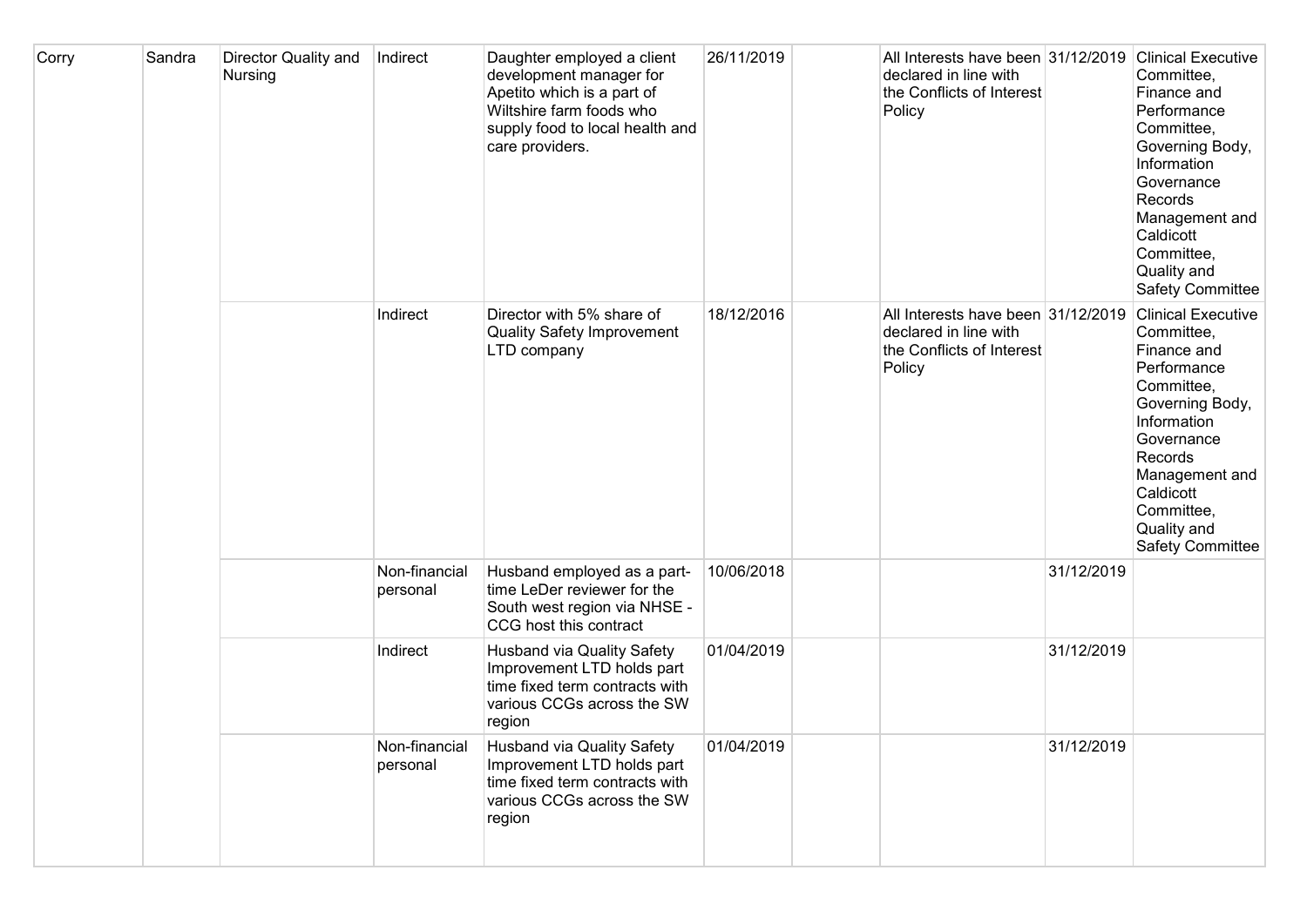| Evans | Lou | Non-Executive<br>Director | Non-financial<br>professional | <b>CCG</b> nominated Governor of<br><b>Yeovil District Hospital NHS</b><br><b>Foundation Trust</b>                                                                                        | 01/09/2017 | All Interests have been 25/11/2020<br>declared in line with<br>the Conflicts of Interest<br>Policy                       |            | Audit Committee,<br>Finance and<br>Performance<br>Committee,<br>Governing Body,<br><b>Primary Care</b><br>Commissioning<br>Committee,<br>Remuneration<br>Committee |
|-------|-----|---------------------------|-------------------------------|-------------------------------------------------------------------------------------------------------------------------------------------------------------------------------------------|------------|--------------------------------------------------------------------------------------------------------------------------|------------|--------------------------------------------------------------------------------------------------------------------------------------------------------------------|
|       |     |                           | Non-financial<br>professional | NED Chair - Chrysalis<br><b>Supported Association limited</b>                                                                                                                             | 01/07/2019 |                                                                                                                          | 25/11/2020 |                                                                                                                                                                    |
| Ford  | Ed  | Chair                     | Financial                     | Wife - Associate Director<br>Primary Care Nursing and<br><b>Allied Health Care</b><br>Professionals Musgrove Park<br>Hospital                                                             |            | 01/03/2019 01/04/2020 All Interests have been 10/02/2020<br>declared in line with<br>the Conflicts of Interest<br>Policy |            | <b>Clinical Executive</b><br>Committee,<br>Finance and<br>Performance<br>Committee,<br>Governing Body,<br>Health and Well<br><b>Being Board</b>                    |
|       |     |                           | Non-financial<br>professional | <b>CCG Member and Vice-Chair</b><br>of the Health and Wellbeing<br>Board                                                                                                                  | 07/12/2016 |                                                                                                                          | 15/12/2020 |                                                                                                                                                                    |
|       |     |                           | Financial                     | Family have been ratified as<br><b>Foster Carers for Somerset</b><br><b>County Council</b>                                                                                                | 01/04/2019 |                                                                                                                          | 15/12/2020 |                                                                                                                                                                    |
|       |     |                           | Non-financial<br>professional | First responder for Somerset<br><b>Accident Voluntary Emergency</b><br>Service                                                                                                            | 07/12/2016 |                                                                                                                          | 15/12/2020 |                                                                                                                                                                    |
|       |     |                           | Non-financial<br>professional | GP Partners: 2 GP's works in<br>the Out of Hours Service, one<br>is a Local Medical Committee<br>representative and another is<br>the regional NHSE and CCG<br>clinical lead for dementia | 07/12/2016 | All Interests have been 15/12/2020<br>declared in line with<br>the Conflicts of Interest<br>Policy                       |            | <b>Clinical Executive</b><br>Committee,<br>Finance and<br>Performance<br>Committee,<br>Governing Body,<br>Health and Well<br><b>Being Board</b>                    |
|       |     |                           | Non-financial<br>professional | Minehead Medical Centre is a<br>training Practice                                                                                                                                         | 07/12/2016 |                                                                                                                          | 15/12/2020 |                                                                                                                                                                    |
|       |     |                           | Financial                     | Partner at Minehead Medical<br>Centre                                                                                                                                                     | 07/12/2016 |                                                                                                                          | 15/12/2020 |                                                                                                                                                                    |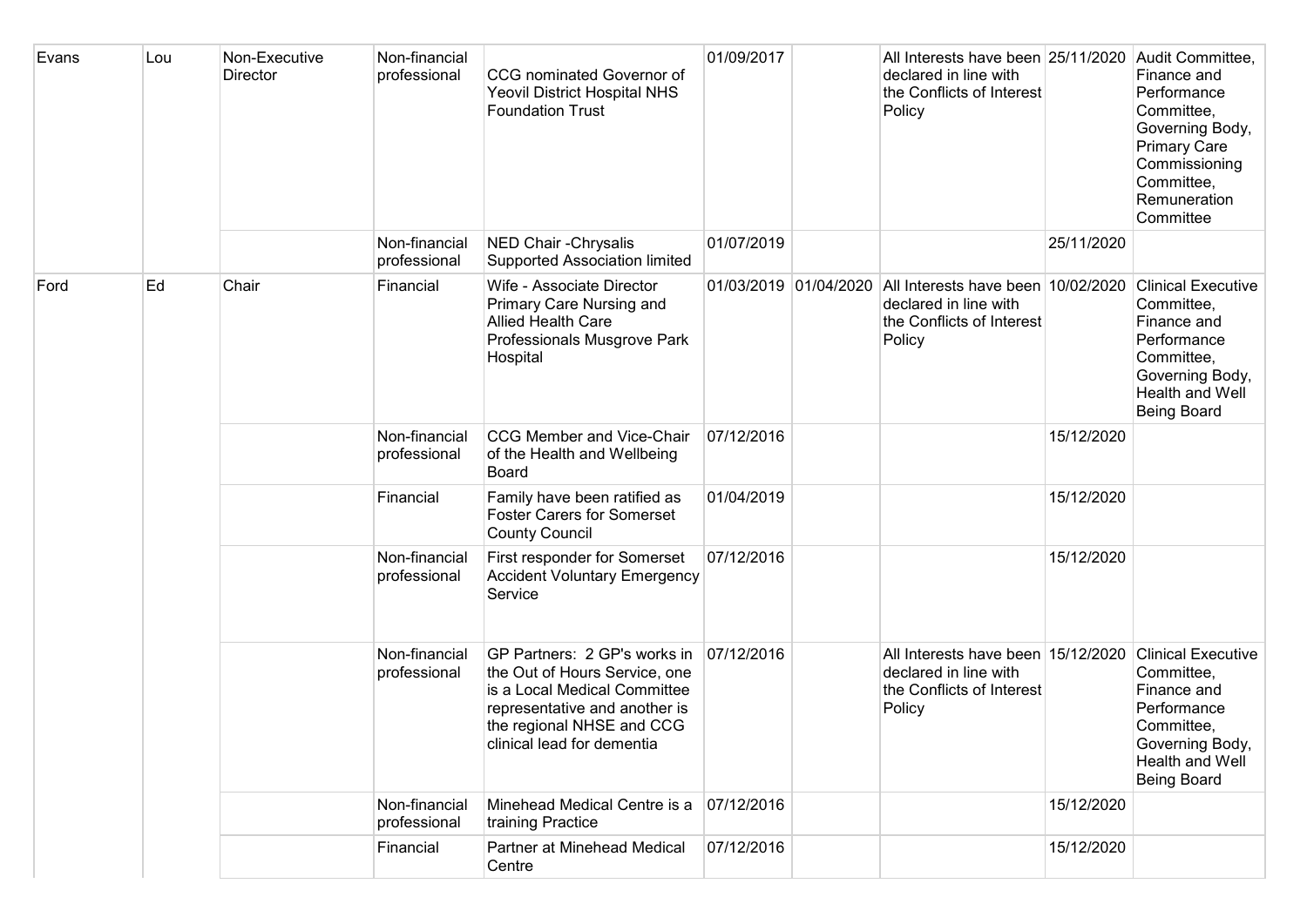|                 |                                                           | Chair                                                  | Financial                            | Practice is a Shareholder in<br><b>Somerset Primary Healthcare</b><br>Limited                         | 07/12/2016            |                                                                                                    |                                                                                                    | 15/12/2020                                                                                                                                |                                                                                                                    |
|-----------------|-----------------------------------------------------------|--------------------------------------------------------|--------------------------------------|-------------------------------------------------------------------------------------------------------|-----------------------|----------------------------------------------------------------------------------------------------|----------------------------------------------------------------------------------------------------|-------------------------------------------------------------------------------------------------------------------------------------------|--------------------------------------------------------------------------------------------------------------------|
| Fozard<br>Basil | Non Executive<br><b>Director Secondary</b><br>Care Doctor | Indirect                                               | Son Locum ENT Trust Doctor<br>London |                                                                                                       | 01/06/2018 22/09/2020 | All Interests have been 13/07/2018<br>declared in line with<br>the Conflicts of Interest<br>Policy |                                                                                                    | Governing Body,<br><b>Primary Care</b><br>Commissioning<br>Committee,<br>Quality and<br>Safety<br>Committee,<br>Remuneration<br>Committee |                                                                                                                    |
|                 |                                                           |                                                        | Indirect                             | Daughter Specialist Registrar<br><b>CAMH Tavistock Clinic/UCL</b>                                     |                       | 02/01/2017 22/09/2020                                                                              |                                                                                                    | 20/04/2019                                                                                                                                |                                                                                                                    |
|                 |                                                           |                                                        | Indirect                             | Daughter - Darzi Fellow NCL<br><b>CAMHS STP</b>                                                       | 23/09/2020 23/09/2021 |                                                                                                    |                                                                                                    | 25/11/2020                                                                                                                                |                                                                                                                    |
|                 |                                                           |                                                        | Indirect                             | Daughter GP NE London                                                                                 |                       | 02/01/2017 01/01/2022                                                                              |                                                                                                    | 25/11/2020                                                                                                                                |                                                                                                                    |
|                 |                                                           |                                                        | Indirect                             | Wife Mental Health Act Panel<br><b>Member Dorset Healthcare</b><br><b>University Foundation Trust</b> |                       | 02/01/2017 01/01/2022                                                                              |                                                                                                    | 25/11/2020                                                                                                                                |                                                                                                                    |
| Goodchild       | Judith                                                    | <b>Chair Healthwatch</b><br>Somerset                   |                                      | Nil to declare                                                                                        |                       |                                                                                                    |                                                                                                    |                                                                                                                                           | 17/11/2020 Governing Body,<br>Health and Well<br>Being Board,<br><b>Primary Care</b><br>Commissioning<br>Committee |
| Grant           | Trudi                                                     | Director of Public<br>Health                           | Non-financial<br>professional        | Employee of Somerset County 01/11/2012<br>Council                                                     |                       |                                                                                                    | All Interests have been 29/10/2020<br>declared in line with<br>the Conflicts of Interest<br>Policy |                                                                                                                                           | Governing Body                                                                                                     |
|                 |                                                           |                                                        | Non-financial<br>personal            | Partner's sister is currently<br>employed as a school nurse in<br>Somerset.                           | 01/09/2018            |                                                                                                    |                                                                                                    |                                                                                                                                           | 29/10/2020 Governing Body                                                                                          |
| Grey            | Wendy                                                     | Non Executive<br>Director (Practice<br>Representative) | Indirect                             | Sister is employed as a<br>solicitor by Battens Solicitors in<br>Sherborne                            |                       | 24/05/2019 21/08/2020                                                                              | All Interests have been 27/02/2020<br>declared in line with<br>the Conflicts of Interest<br>Policy |                                                                                                                                           | Governing Body,<br>Quality and<br><b>Safety Committee</b>                                                          |
|                 |                                                           |                                                        | Financial                            | Director of Gemini Healthcare<br><b>Consultancy Ltd</b>                                               | 08/07/2019            |                                                                                                    | All Interests have been 16/12/2020<br>declared in line with<br>the Conflicts of Interest<br>Policy |                                                                                                                                           | Governing Body,<br>Quality and<br><b>Safety Committee</b>                                                          |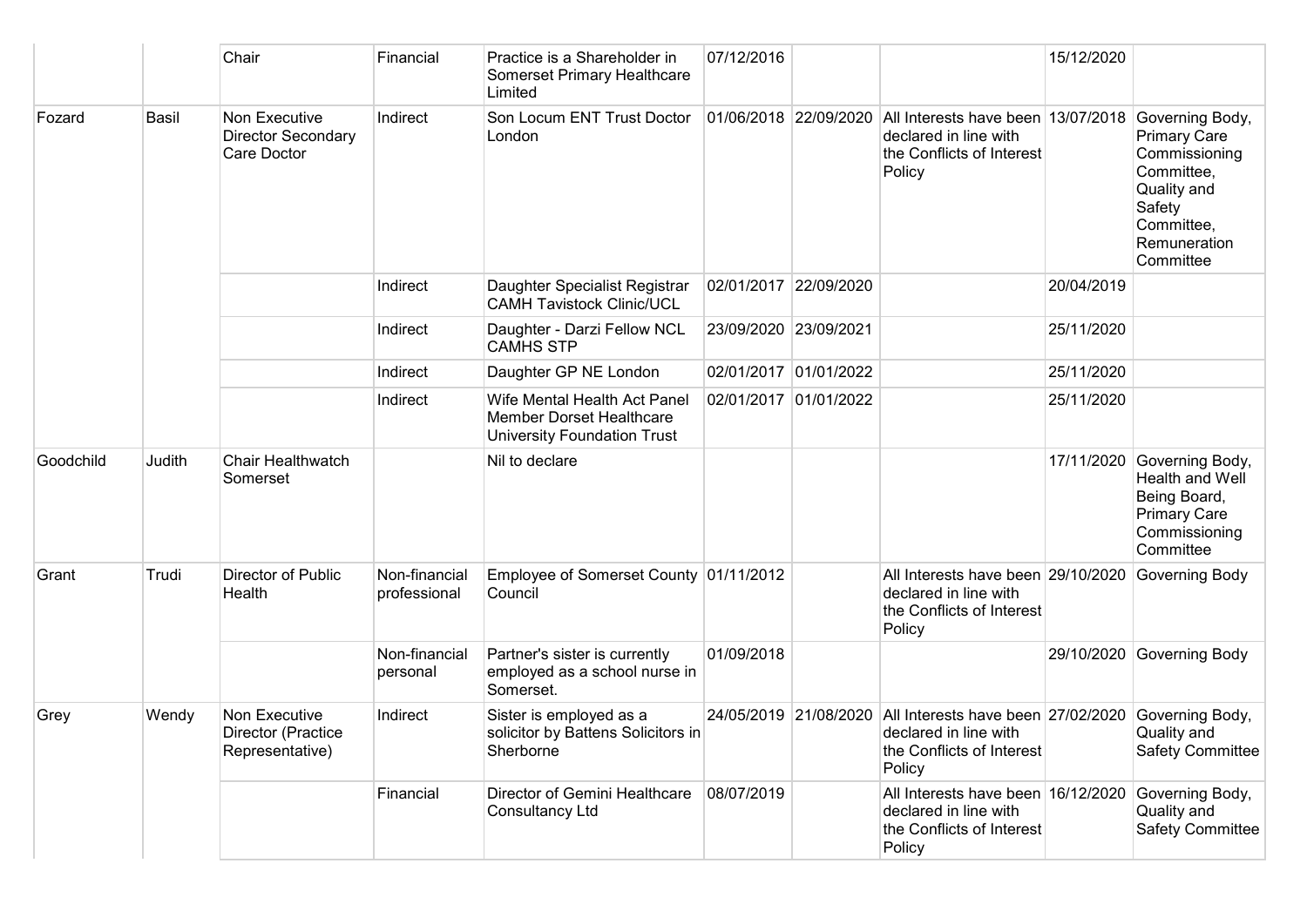|       |       | Non Executive<br>Director (Practice<br>Representative) | Financial                     | Gemini Healthcare<br>Consultancy contracted on a<br>temporary basis by NHSE to<br>provide clincial support re<br>Infection Control to the<br>Regional response to COVID-<br>19 | 27/02/2020            |                                                                                                    | 16/12/2020 |                                                                                                                                                                                                        |
|-------|-------|--------------------------------------------------------|-------------------------------|--------------------------------------------------------------------------------------------------------------------------------------------------------------------------------|-----------------------|----------------------------------------------------------------------------------------------------|------------|--------------------------------------------------------------------------------------------------------------------------------------------------------------------------------------------------------|
|       |       |                                                        | Indirect                      | Husband, Son and Daughter in 24/05/2019<br>Law all employed at Yeovil<br><b>District Hospital</b>                                                                              |                       |                                                                                                    | 16/12/2020 |                                                                                                                                                                                                        |
| Hales | Neil  | Director of<br>Commissioning                           | Financial                     | Owner/director - Panacea<br><b>Associates Limited:</b><br>Healthcare consultancy via<br>which my interim consulting<br>assignments are remunerated.                            | 18/12/2018            | All Interests have been 18/01/2021<br>declared in line with<br>the Conflicts of Interest<br>Policy |            | <b>Clinical Executive</b><br>Committee,<br><b>Elective Care</b><br>Delivery Board,<br>Finance and<br>Performance<br>Committee,<br>Governing Body,<br><b>Primary Care</b><br>Commissioning<br>Committee |
| Heard | Maria | Programme Director,<br>Fit for my Future               | Non-financial<br>professional | Non Exec Director South West 04/05/2020<br>Academic Science Network                                                                                                            |                       | All Interests have been 17/11/2020<br>declared in line with<br>the Conflicts of Interest<br>Policy |            | <b>Clinical Executive</b><br>Committee,<br>Governing Body                                                                                                                                              |
|       |       |                                                        | Financial                     | On secondment from South,<br><b>Central and West</b><br><b>Commissioning Support Unit</b>                                                                                      | 01/03/2019            |                                                                                                    | 17/11/2020 |                                                                                                                                                                                                        |
|       |       |                                                        | Indirect                      | Parent is a Community<br>Paediatric consultant with<br><b>Sussex Community NHS FT</b>                                                                                          | 01/03/2019            |                                                                                                    | 17/11/2020 |                                                                                                                                                                                                        |
| Heath | David | Non-executive<br>Director                              | Non-financial<br>professional | <b>Board Member, Solicitors</b><br><b>Regulation Authority (Since</b><br>December 2014)                                                                                        | 01/05/2017 01/01/2021 | All Interests have been 17/11/2020<br>declared in line with<br>the Conflicts of Interest<br>Policy |            | Audit Committee,<br>Governing Body,<br><b>Primary Care</b><br>Commissioning<br>Committee,<br>Quality and<br>Safety<br>Committee,<br>Remuneration<br>Committee                                          |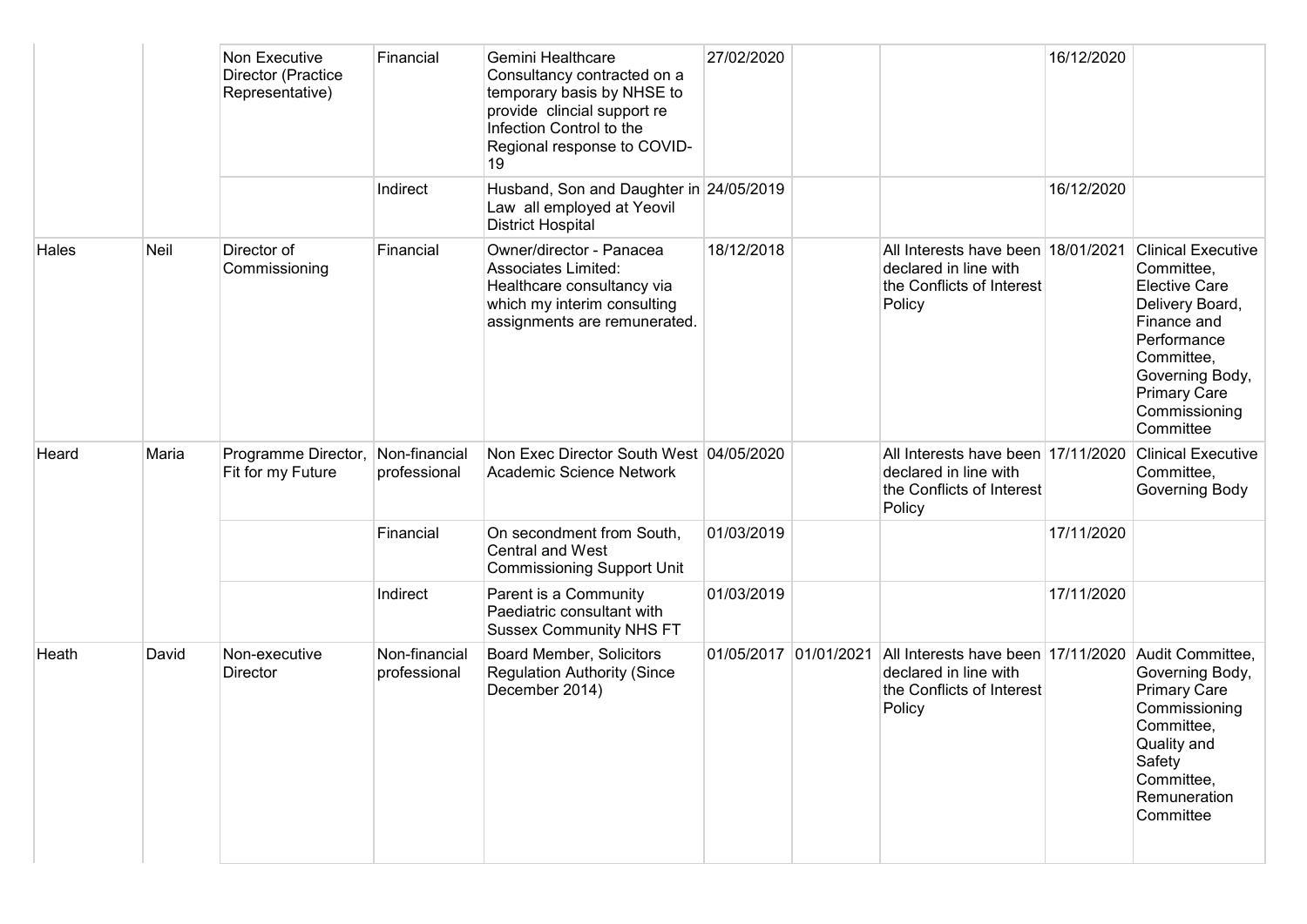|       |        | Non Executive<br><b>Director</b>                       | Non-financial<br>professional | Chair of Policy and Public<br>Affairs Board, Institute and<br><b>Faculty of Actuaries</b>                         | 06/08/2018            |                                                                                                    | 17/11/2020 |                                                                                                                                                                                                                            |
|-------|--------|--------------------------------------------------------|-------------------------------|-------------------------------------------------------------------------------------------------------------------|-----------------------|----------------------------------------------------------------------------------------------------|------------|----------------------------------------------------------------------------------------------------------------------------------------------------------------------------------------------------------------------------|
|       |        |                                                        | Non-financial<br>professional | Chair of Western Region and<br>National Board Member,<br><b>Consumer Council for Water</b><br>(Since July 2015)   | 01/05/2017 28/02/2021 |                                                                                                    | 17/11/2020 |                                                                                                                                                                                                                            |
|       |        |                                                        | Non-financial<br>professional | Non-Executive Director, Bath<br>and Wells Multi-Academy<br>Trust (since December 2016)                            | 01/05/2017 Ceased     |                                                                                                    | 17/11/2020 | Electronic<br>Register to be<br><b>Updated per</b><br>Minutes of 26<br>November 2020                                                                                                                                       |
|       |        |                                                        | Non-financial<br>personal     | Vice-President, Frome &<br><b>District Agricultural Society</b>                                                   | 01/09/2019 01/09/2021 | All Interests have been 17/11/2020<br>declared in line with<br>the Conflicts of Interest<br>Policy |            | Audit Committee,<br>Governing Body,<br><b>Primary Care</b><br>Commissioning<br>Committee,<br>Quality and<br>Safety<br>Committee,<br>Remuneration<br>Committee                                                              |
| Henly | Alison | Director of Finance,<br>Performance and<br>Contracting |                               | Nil Interests to Declare                                                                                          | 15/04/2020            | All Interests have been 20/01/2021<br>declared in line with<br>the Conflicts of Interest<br>Policy |            | Audit Committee,<br><b>Clinical Executive</b><br>Committee,<br>Finance and<br>Performance<br>Committee,<br>Governing Body,<br><b>Primary Care</b><br>Commissioning<br>Committee,<br>Quality and<br><b>Safety Committee</b> |
| Mann  | Trudi  | Non Executive<br>Director (Practice<br>Representative) | Financial                     | Network Manager, Taunton<br><b>Central Primary Care Network</b>                                                   | 15/04/2020            | All Interests have been 17/11/2020<br>declared in line with<br>the Conflicts of Interest<br>Policy |            | Finance and<br>Performance<br>Committee,<br>Governing Body                                                                                                                                                                 |
|       |        |                                                        | Financial                     | Provide strategic management 01/10/2018 30/11/2020<br>support to the Taunton & Area<br>Federation of GP Practices |                       |                                                                                                    | 17/11/2020 |                                                                                                                                                                                                                            |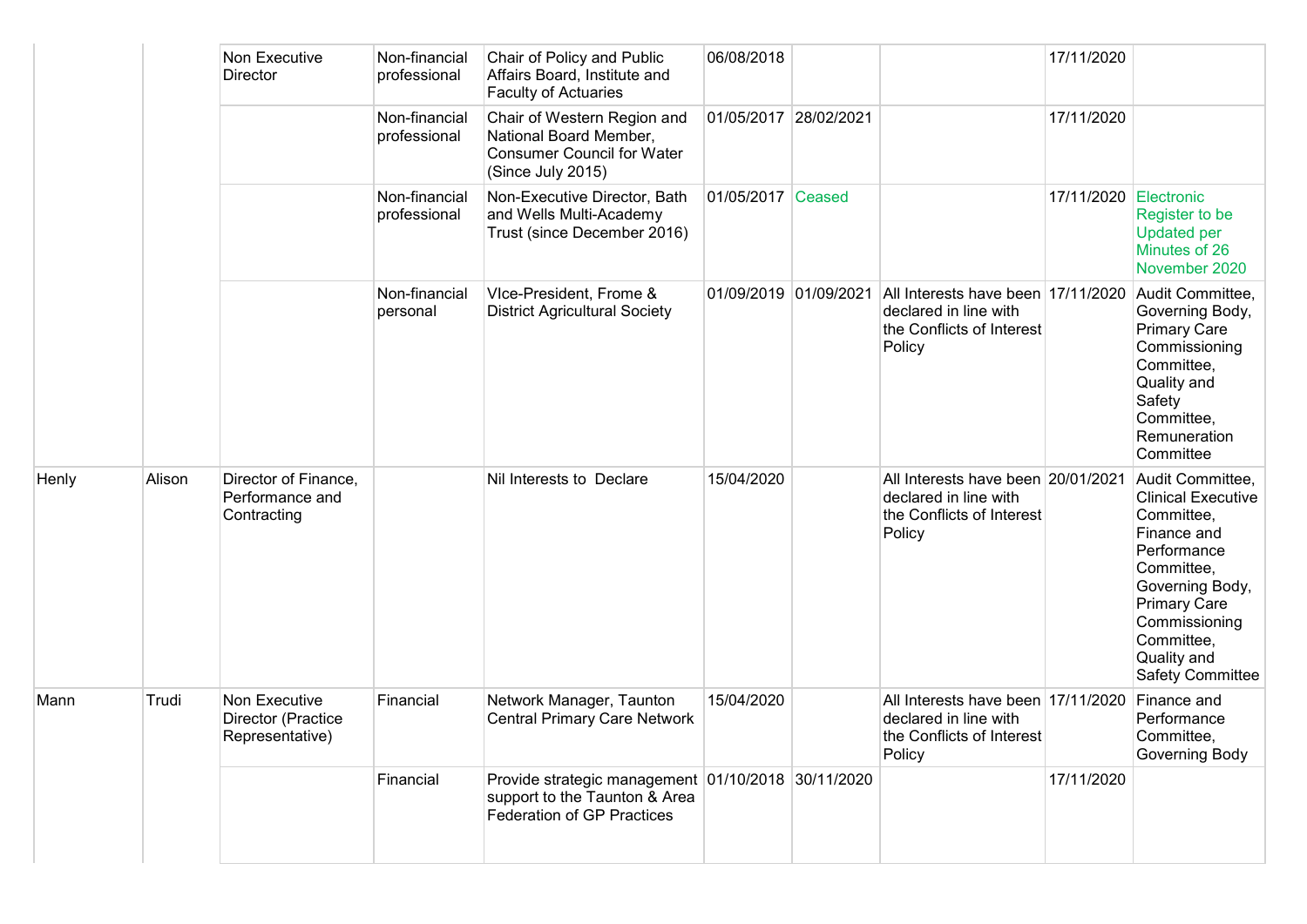|        |         | Non Executive<br>Director (Practice<br>Representative) | Indirect                      | Sister in law is Deputy Practice 05/11/2019<br>Manager at Minehead Medical<br>Centre                                                                           |                       |                       |                                                                                                    | 17/11/2020 |                                                                                                                                                                                                                 |
|--------|---------|--------------------------------------------------------|-------------------------------|----------------------------------------------------------------------------------------------------------------------------------------------------------------|-----------------------|-----------------------|----------------------------------------------------------------------------------------------------|------------|-----------------------------------------------------------------------------------------------------------------------------------------------------------------------------------------------------------------|
|        |         |                                                        | Non-financial<br>personal     | Volunteer with Royal Voluntary 09/10/2019<br>Service                                                                                                           |                       |                       |                                                                                                    | 17/11/2020 |                                                                                                                                                                                                                 |
| Paine  | Grahame | Non Executive<br>Director                              | Non-financial<br>professional | <b>Weston College</b>                                                                                                                                          | 24/10/2019            |                       | All Interests have been 09/11/2020<br>declared in line with<br>the Conflicts of Interest<br>Policy |            | Finance and<br>Performance<br>Committee,<br>Governing Body,<br>Remuneration<br>Committee                                                                                                                        |
| Rimmer | James   | <b>Chief Executive</b>                                 | Financial                     | I am on secondment from<br>University Hospitals Bristol and<br>Weston (UHBW)                                                                                   |                       | 01/04/2020 30/09/2020 | All Interests have been 25/06/2020<br>declared in line with<br>the Conflicts of Interest<br>Policy |            | <b>Clinical Executive</b><br>Committee,<br>Governing Body,<br>Health and Well<br>Being Board,<br>Information<br>Governance<br>Records<br>Management and<br>Caldicott<br>Committee,<br>Remuneration<br>Committee |
|        |         |                                                        | Financial                     | I am Senior Responsible<br>Officer for the shadow<br>Somerset Integrated Care<br>System                                                                        | 19/10/2020            |                       |                                                                                                    | 19/11/2020 |                                                                                                                                                                                                                 |
|        |         |                                                        | Non-financial<br>professional | Interim Senior Responsible<br>Officer for Somerset Shadow<br>Integrated Care System (ICS)                                                                      | 08/04/2020 19/10/2020 |                       |                                                                                                    | 19/10/2020 |                                                                                                                                                                                                                 |
|        |         |                                                        | Non-financial<br>professional | I am a member of the National 01/11/2017<br>Institute of Health Research<br>(NIHR) Commissioned Panel<br>for Health Services and<br>Delivery Reseach Programme |                       |                       |                                                                                                    | 19/11/2020 |                                                                                                                                                                                                                 |
|        |         |                                                        | Non-financial<br>professional | Occasional newspaper<br>reviewer for BBC Radio<br>Somerset                                                                                                     | 01/09/2019            |                       | All Interests have been 19/11/2020<br>declared in line with<br>the Conflicts of Interest<br>Policy |            | <b>Clinical Executive</b><br>Committee,<br>Governing Body,<br>Health and Well<br>Being Board,<br>Information                                                                                                    |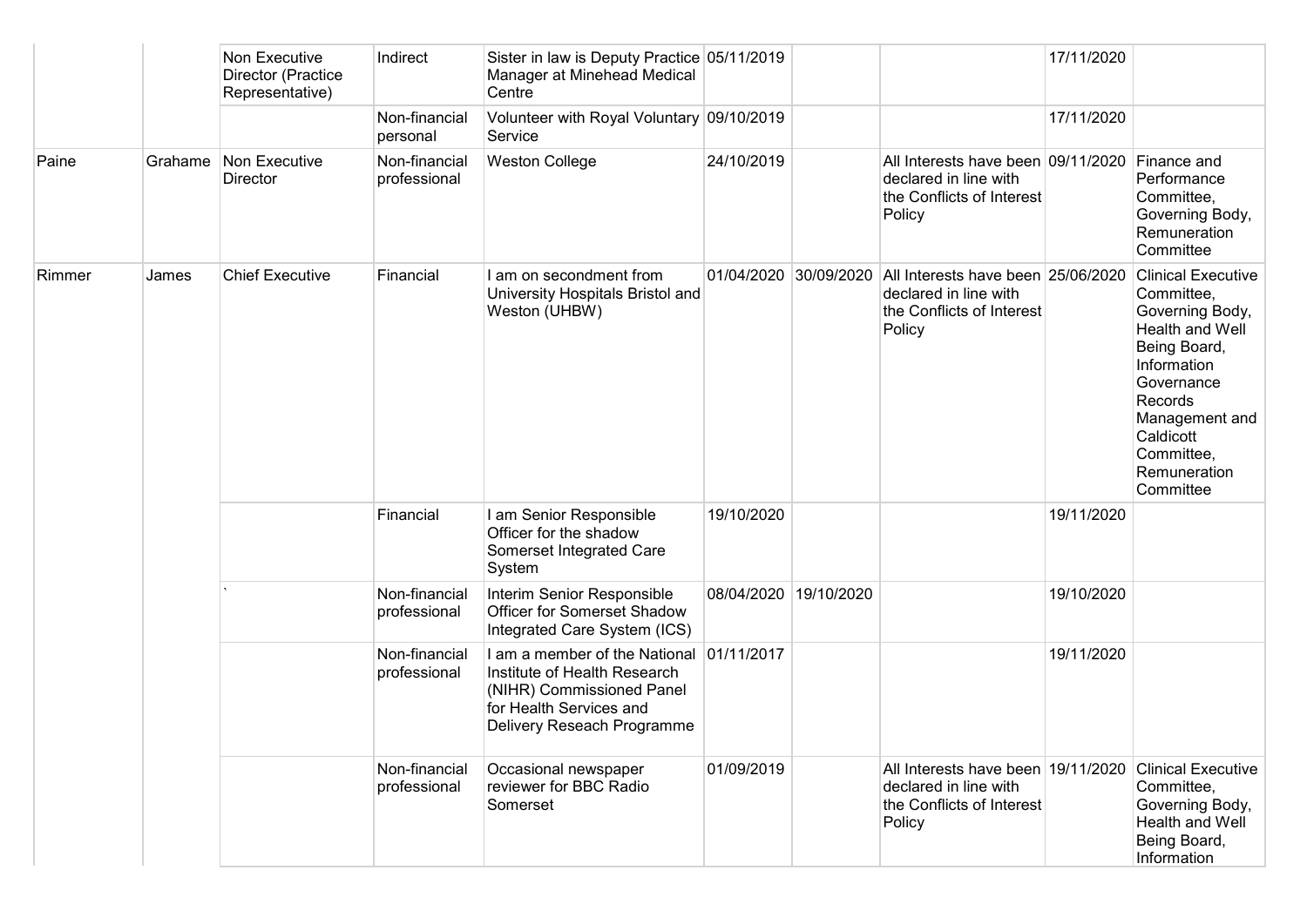|        |        |                                                                 |                               |                                                                                                                                                                                                                                 |            |                                                                                                                   |            | Governance<br>Records<br>Management and<br>Caldicott<br>Committee,<br>Remuneration<br>Committee |
|--------|--------|-----------------------------------------------------------------|-------------------------------|---------------------------------------------------------------------------------------------------------------------------------------------------------------------------------------------------------------------------------|------------|-------------------------------------------------------------------------------------------------------------------|------------|-------------------------------------------------------------------------------------------------|
|        |        | <b>Chief Executive</b>                                          | Indirect                      | Somerset CC is participating in 01/07/2019<br>an NHIR childhood obesity and<br>activity study (NAPSAC) which<br>is being led by my wife                                                                                         |            |                                                                                                                   | 19/11/2020 |                                                                                                 |
|        |        |                                                                 | Indirect                      | Somerset CCG is a partner in<br>an NHIR School for Public<br>Health study which is mapping<br>child health systems at a local<br>level to reduce child health<br>inequalities in which my wife is<br>part of the research team. | 01/07/2019 |                                                                                                                   | 19/11/2020 |                                                                                                 |
|        |        |                                                                 | Non-financial<br>personal     | Trustee for Changing Tunes, a 01/04/2016<br>charity which works both inside<br>prison and beyond, using<br>music and mentoring to help<br>people lead meaningful lives,<br>free from crime.                                     |            |                                                                                                                   | 19/11/2020 |                                                                                                 |
|        |        |                                                                 | Non-financial<br>professional | Visiting lecturer at the<br>University of Bristol                                                                                                                                                                               | 01/10/2018 |                                                                                                                   | 19/11/2020 |                                                                                                 |
|        |        |                                                                 | Indirect                      | Wife is Consultant Senior<br>Lecturer in Public Health at<br>University of Bristol                                                                                                                                              | 01/09/2018 |                                                                                                                   | 19/11/2020 |                                                                                                 |
| Wilson | Sandra | Chair, Patients<br>Participation Group<br><b>Chairs Network</b> | Non-financial<br>personal     | <b>British Association of</b><br>Physicians of Indian<br>Origin(BAPIO)<br>Honorary Member & Volunteer<br><b>Patient Ambassador</b>                                                                                              | 03/07/2017 | All Interests have been 17/10/2020 Governing Body<br>declared in line with<br>the Conflicts of Interest<br>Policy |            |                                                                                                 |
|        |        |                                                                 | Non-financial<br>personal     | <b>Healthwatch Somerset</b><br>Board Member as<br>Representative Chair of<br><b>Patient Participation Groups</b><br><b>Chairs Network</b>                                                                                       | 24/09/2018 |                                                                                                                   |            | 17/10/2020 Governing Body                                                                       |
|        |        |                                                                 | Non-financial<br>personal     | PPG - Exmoor Medical Centre 01/09/2017<br>$-$ Chair                                                                                                                                                                             |            |                                                                                                                   |            | 17/10/2020 Governing Body                                                                       |